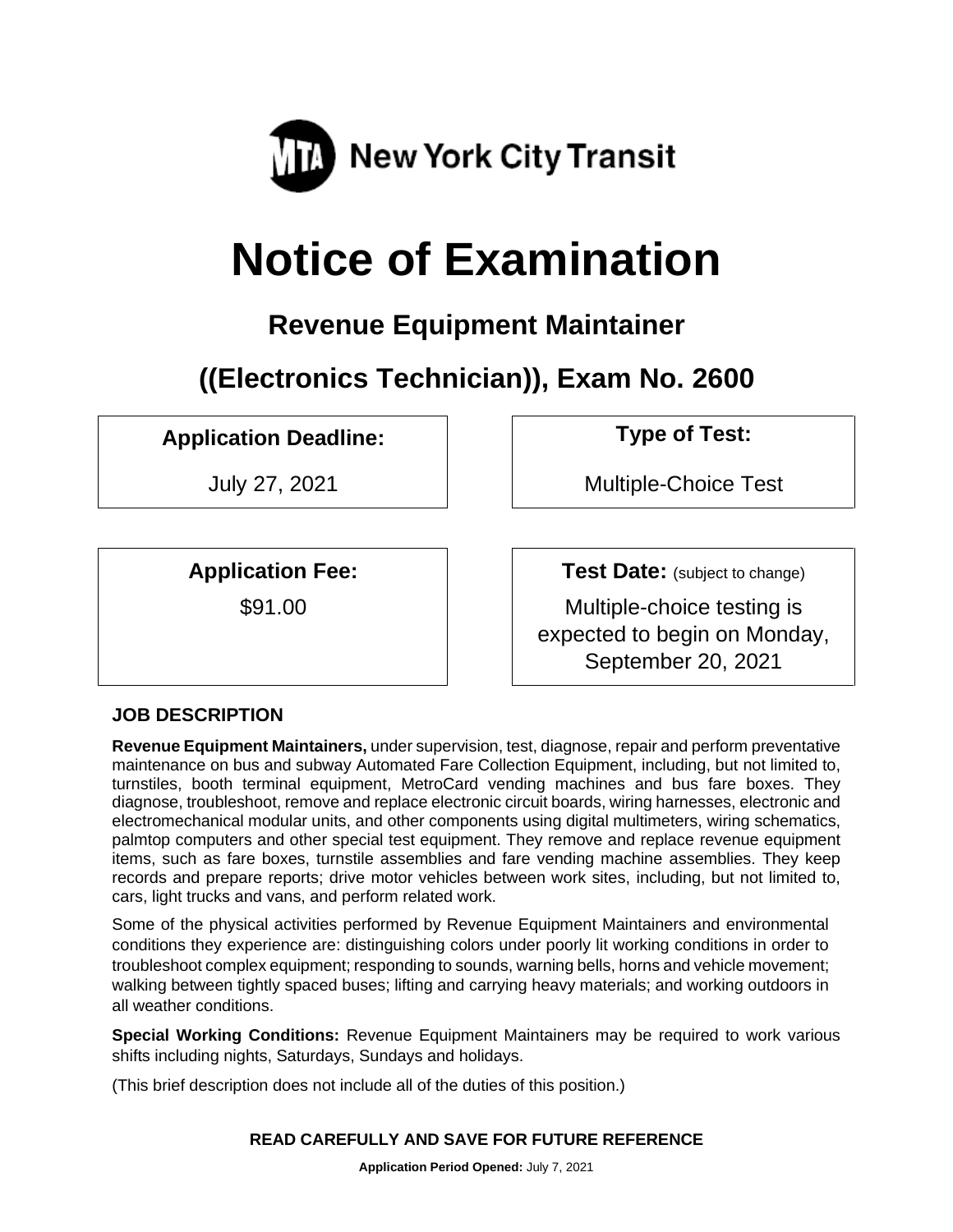#### **SALARY AND BENEFITS**

The current minimum salary for Revenue Equipment Maintainers is \$40.01 per hour for a 40-hour work week. This rate is subject to change. There are two assignment levels within this class of positions. Appointments will be made to Assignment Level I. After appointment, employees may be assigned to the higher assignment level at the discretion of MTA New York City Transit.

The benefits of this position include, but are not limited to, night and weekend salary differentials, paid holidays, vacation and sick leave, a comprehensive medical plan and a pension plan.

#### **HOW TO QUALIFY**

**Education and Experience Requirements:** By the **last day of the Application Period,** you must meet the following requirements:

Three years of full-time journey-level experience (i.e. you must be a fully-trained, knowledgeable, experienced, proficient, and competent technician) in maintaining, testing, troubleshooting, calibrating and repairing equipment incorporating microprocessors, and related electronic equipment.

- For the above journey-level experience to be credited, it must be **preceded by** one of the following:
	- 1. Two years of full-time experience as a technician, technician's helper, apprentice or trainee performing or assisting in the work described above; or
	- 2. Graduation from a trade school or technical school, with a major course of study in electrical, electronic, electromechanical, or computer technology, or a closely related field, totaling 600 hours; or
	- 3. Graduation from a vocational high school with a major course of study in electrical, electronic, electromechanical, or computer technology, or a closely related field; or
	- 4. An associate degree or higher in electrical, electronic, electromechanical, or computer technology, or a closely related field from an accredited college or university.

If you have qualifying part-time experience, it will be credited on a prorated basis.

#### **Experience which involves only incidental or occasional electronics work or work which involves electrical, electro-mechanical, or mechanical work is not acceptable.**

The vocational high school, technical school, or trade school must be approved by a State's Department of Education or a recognized accrediting organization. The college or university must be accredited by regional, national, professional or specialized agencies recognized as accrediting bodies by the U.S. Secretary of Education, and by the Council for Higher Education Accreditation (CHEA).

**Foreign Education Fact Sheet (required only if you need credit for your foreign education for this examination)**: If you were educated outside the United States, you must have your foreign education evaluated to determine its equivalence to education obtained in the United States. The services that are approved to make this evaluation, as well as instructions on how to submit this evaluation are listed in the Foreign Education Fact Sheet, which will be attached to this Notice of Examination during the application period. When you contact the evaluation service, ask for a "document-by-document" (general) evaluation of your foreign education. Your foreign education evaluation **must** be submitted directly to NYC Transit's Examinations Unit by the service completing the evaluation. Foreign education evaluations received directly from applicants will **not** be accepted. You may also visit [http://web.mta.info/nyct/hr/forms\\_instructions.htm](http://web.mta.info/nyct/hr/forms_instructions.htm) to access the Foreign Education Fact Sheet on our website.

(Continued)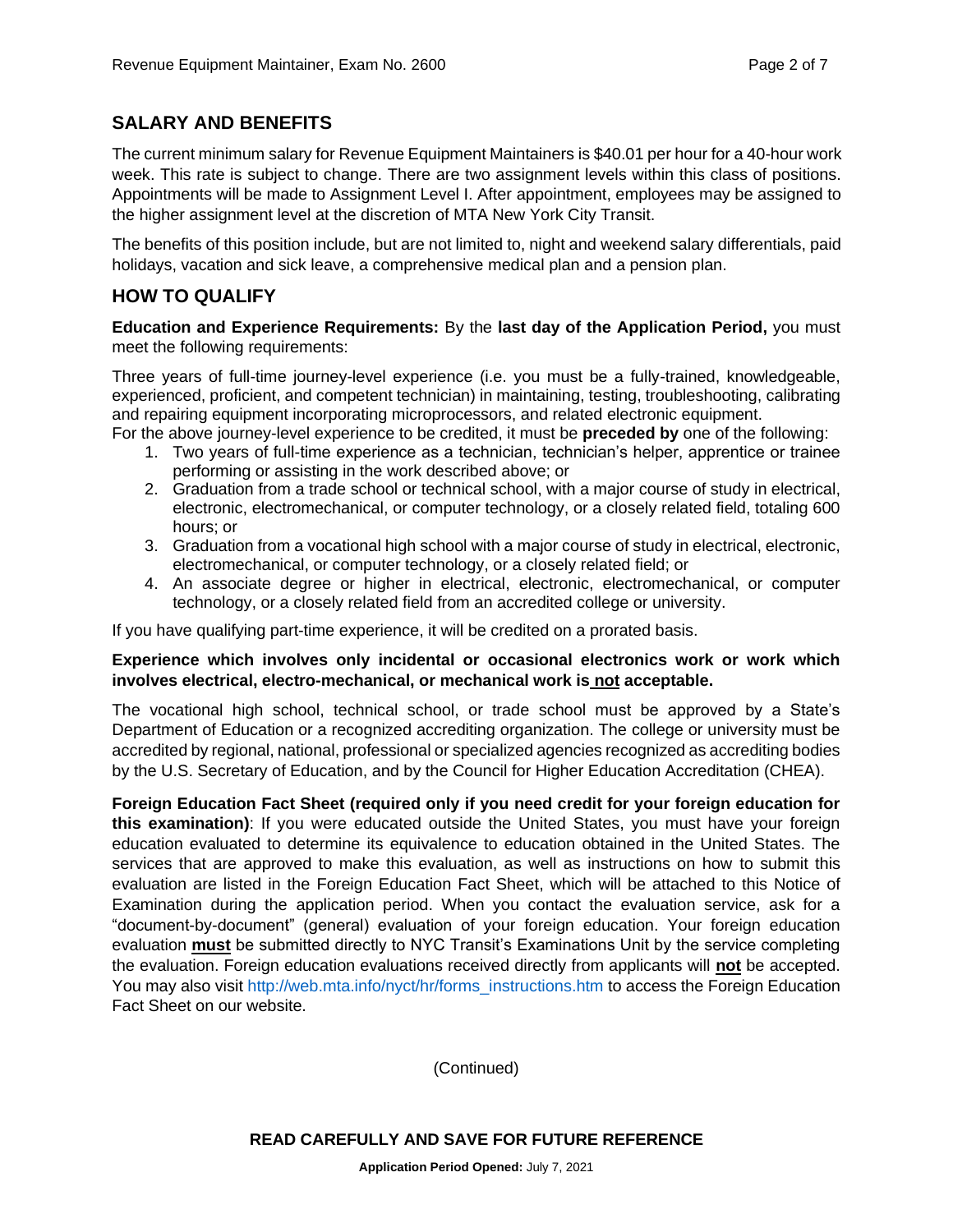#### **HOW TO QUALIFY** (Continued)

**Note:** If you have earned a higher-level degree in the United States that supersedes the level and type of education required to meet the qualification requirements, you do not need to submit a foreign education evaluation. However, you must indicate that you have completed the higher-level degree in the United States; proof of acceptance into an academic program or school is not sufficient to determine satisfactory equivalency.

You are responsible for determining whether you meet the qualification requirements for this examination prior to applying. You may be given the test before we determine if you meet the qualification requirements. If you are marked "Not Qualified," your application fee will **not** be refunded, and you will **not** receive a score.

#### **REQUIREMENTS TO BE APPOINTED**

**Driver License Requirement:** At the time of appointment, you must have a Motor Vehicle Driver License valid in the State of New York with no disqualifying restrictions that would preclude the performance of the duties of this title. If you have serious moving violations, a license suspension or an accident record you may be disqualified. This license must be maintained for the duration of your employment in the title.

**Drug Screening Requirement:** You must pass a drug screening in order to be appointed.

**Residency:** New York City residency is not required for this position.

**English Requirement:** You must be able to understand and be understood in English to perform the duties and responsibilities of the position.

**Proof of Identity:** Under the Immigration Reform and Control Act of 1986, you must be able to prove your identity and your right to obtain employment in the United States prior to employment with MTA New York City Transit.

#### **HOW TO OBTAIN AN APPLICATION**

During the application period, you may apply online for this examination (see the Online Applications sub-section below). Or, if you are unable to apply online, you may obtain an electronic copy of the mail-in application package for this examination by emailing a request to [examsunit@nyct.com](mailto:examsunit@nyct.com) during the application period. The MTA Exam Information Center, located in the lobby of 180 Livingston Street, Brooklyn, NY 11201, is currently closed. If you believe you have a special circumstance (e.g., a disability, military duty) that prevents you from applying as instructed below, please refer to the Special Circumstances Guide referenced in the "Special Arrangements" section below.

#### **HOW TO SUBMIT AN APPLICATION**

You must submit an application during the application period, and applications will **not** be accepted in person. Applicants who apply online and wish to request a Fee Waiver **must** only complete the Online Applications Steps 1 through 4 below.

#### **Online Applications:**

1. If you are not an active MTA employee, apply using [www.mymta.info/exams](http://www.mymta.info/exams) by the last day of the application period (Active MTA employees can apply using the "BSC" employee portal at [www.mymta.info\)](http://www.mymta.info/). Note: The application system may not function properly with mobile devices or tablets. For best results when applying, please use the latest version of Internet Explorer, open a new window, and avoid having multiple tabs open in the same window.

(Continued)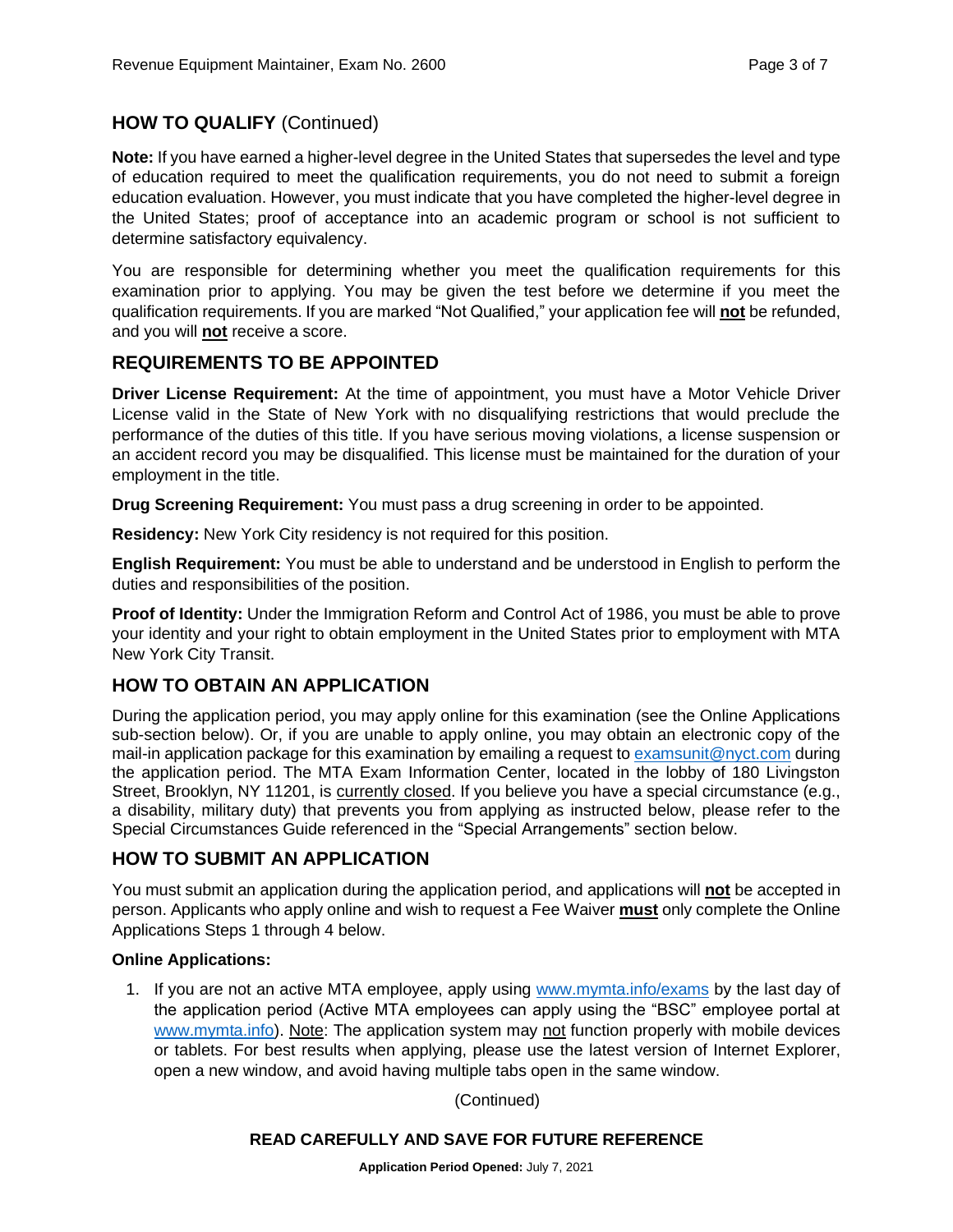## **HOW TO SUBMIT AN APPLICATION** (Continued)

- 2. To apply, log into your existing account, or create an account if you do not yet have one.
- 3. Follow the steps to submit an application.
- 4. A confirmation number will appear on the same page after submitting your application (Save this number for future reference).

**IMPORTANT:** If you are requesting a fee waiver, you should not complete Steps 5, 6, or 7 below. Instead, by Wednesday, August 11, 2021, you must submit documentation supporting your fee waiver request by mail to Revenue Equipment Maintainer, Exam No. 2600, MTA NYC Transit, 180 Livingston Street, Room 4070, Brooklyn, NY 11201. You must include your full name, last 4 digits of your Social Security Number (SSN), your Applicant ID Number (if known), your online application confirmation number, and the exam title and number with your request. For fee waiver request documentation requirements, please refer to the Fee Waiver Request Guide, which is accessible online at http://web.mta.info/nyct/hr/forms instructions.htm and will be attached to this Notice of Examination during the application period.

- 5. Below the confirmation number, a Pay Examination Fee button will appear for you to click to open the payment page.
- 6. A major credit card or a bank card associated with a bank account must be used when paying the application fee, and this fee will appear on your credit or bank card statement as "MTA NYCT Exam Fee." Note: Disputing the application fee could result in removal from this examination, and it might affect your ability to apply online for any future examinations.
- 7. You will be sent a confirmation email after you submit payment for the application fee (Save this email for future reference).

Note: If you have trouble paying the application fee after submitting your online application, please visit [http://web.mta.info/nyct/hr/forms\\_instructions.htm](http://web.mta.info/nyct/hr/forms_instructions.htm) to access the Online Payment Tutorial.

**IMPORTANT**: Your application submission confirms that you have read this Notice of Examination, including any dates and the requirements.

**Application Fee**: This fee is generally not refundable. Under special circumstances, you may be entitled to a refund. Please refer to the Department of Citywide Administrative Services ("DCAS") General Exam Regulation E.3.4 to determine if you are entitled to a refund. Please visit [http://web.mta.info/nyct/hr/forms\\_instructions.htm](http://web.mta.info/nyct/hr/forms_instructions.htm) to access the DCAS General Exam Regulations online. Application fee refund requests, along with any relevant supporting documentation, should be emailed to [examsmakeups@nyct.com](mailto:examsmakeups@nyct.com) or mailed to the address in the "Correspondence" section below.

#### **ADMISSION LETTER OR NOTICE OF PROPOSED DISQUALIFICATION**

An Admission Letter or a Notice of Proposed Disqualification will be mailed to you at least 10 days before the first date of the multiple-choice test. If you do not receive an Admission Letter or Notice of Proposed Disqualification at least 4 days before this date, you **must** email a request for a duplicate Admission Letter/Notice of Proposed Disqualification to [examsunit@nyct.com.](mailto:examsunit@nyct.com) A paper copy of the Admission Letter is your ticket for admission to the test.

Applicants **must** keep their mailing address **up to date**. Please refer to the "Correspondence" section below for instructions on how to update your address and other contact information.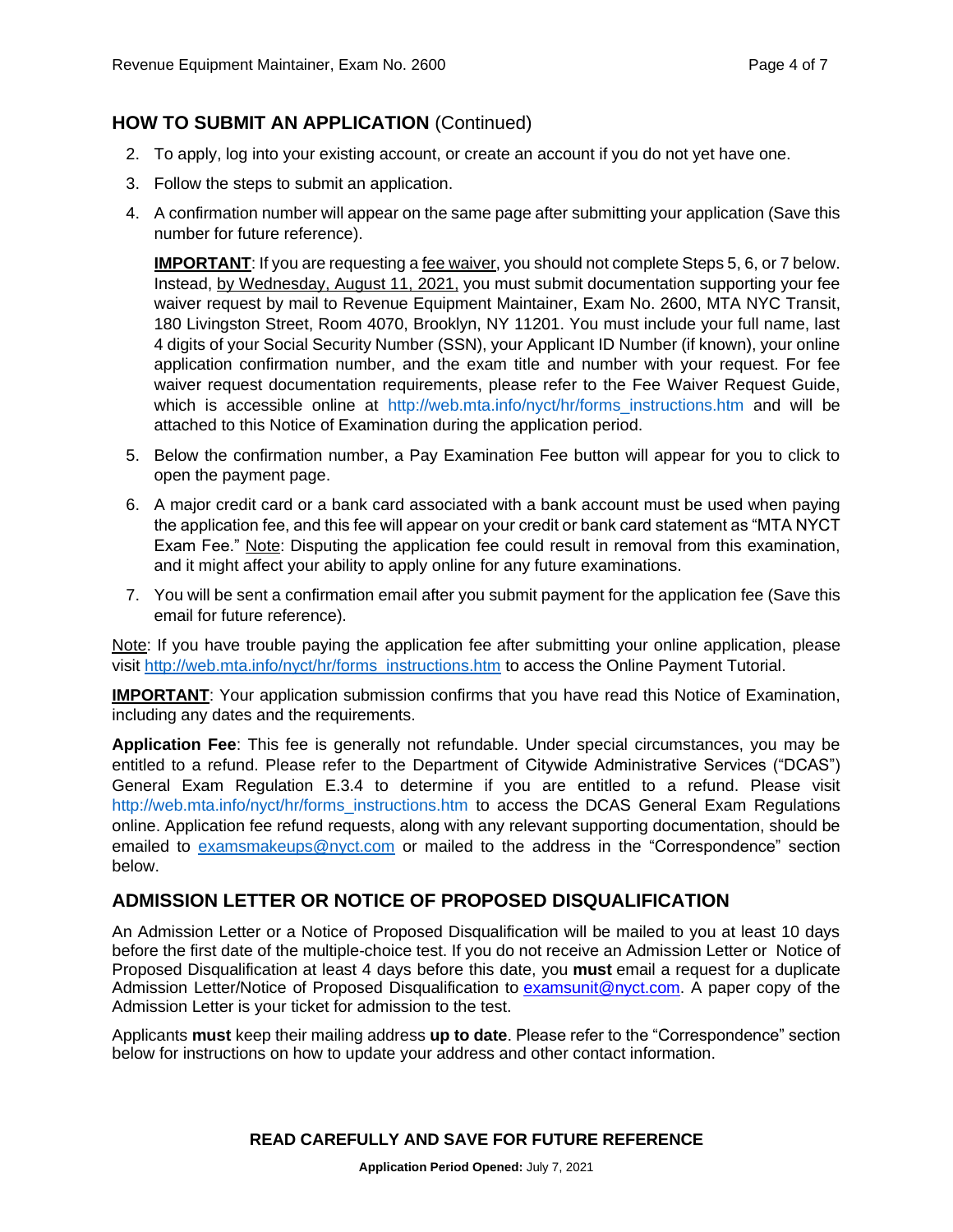#### **THE TEST**

You will be given a competitive multiple-choice test. A score of at least 70% is required to pass this test. Your score on this test will determine your place on the eligible list.

You will be scheduled to take the test as indicated in the above "Test Date" box. You will be assigned to a test date and location, and you cannot request that your scheduled test date or location be changed, unless you meet the conditions in the "Special Arrangements" section below.

Veterans' or Disabled Veterans' Credit will be granted only to eligible passing candidates who request that they be applied. Veterans' or Disabled Veterans' Credit should be requested at the time of application but **must** be requested before the date the eligible list is established. Claims for Veterans' or Disabled Veterans' Credit will not be made once the eligible list is established.

The competitive multiple-choice test may include questions that require the use of any of the following knowledge areas/abilities: electrical and electronic theory; the maintenance, troubleshooting, and repair of electrical, electronic and mechanical equipment, including the selection and use of required tools and testing devices; reading and interpreting schematics, diagrams and maintenance manuals; safe work practices, including first aid procedures; and other related areas.

#### **TEST ADMINISTRATION GUIDELINES**

**Warning:** You are not permitted to enter the test site with cellular phones, smart watches, beepers, pagers, cameras, portable media players, or other electronic devices. Calculators are permitted; however, they must be hand-held, battery or solar powered, numeric only. Calculators with functions **other than** addition, subtraction, multiplication and division **are prohibited**. Electronic devices with an alphabetic keyboard or with word processing or data recording capabilities such as planners, organizers, etc. are prohibited. If you use any of these devices in the building at any time before, during or after the test, you may **not** receive your test results, your test score may be nullified, and your application fee will **not** be refunded.

**Social Distancing** and other safety protocols, **including the wearing of masks**, will be required during the administration of the test. Further details will be provided on your Admission Letter.

You may not have any other person, including children, present with you while you are being processed for or taking the test and no one may wait for you inside of the test site while you are taking the test.

**Required Identification: You are required to bring one (1) form of valid (non-expired) signature and photo bearing identification to the test site**. The name that was used to apply for the exam must match the first and last name on the photo ID. A list of acceptable identification documents is provided below**. If you do not have an acceptable ID, you may be denied testing.** Acceptable forms of identification (bring one) are as follows: State issued driver's license, State issued identification card, US Government issued Passport, US Government issued Military Identification Card, US Government issued Alien Registration Card, IDNYC, Employer ID with photo, or Student ID with photo.

Leaving: You must leave the test site once you finish the test. If you leave the test site after being fingerprinted but before finishing the test, you will not be permitted to re-enter. If you disregard this instruction and re-enter the test site, you may not receive your test results, your test score may be nullified, and your application fee will not be refunded.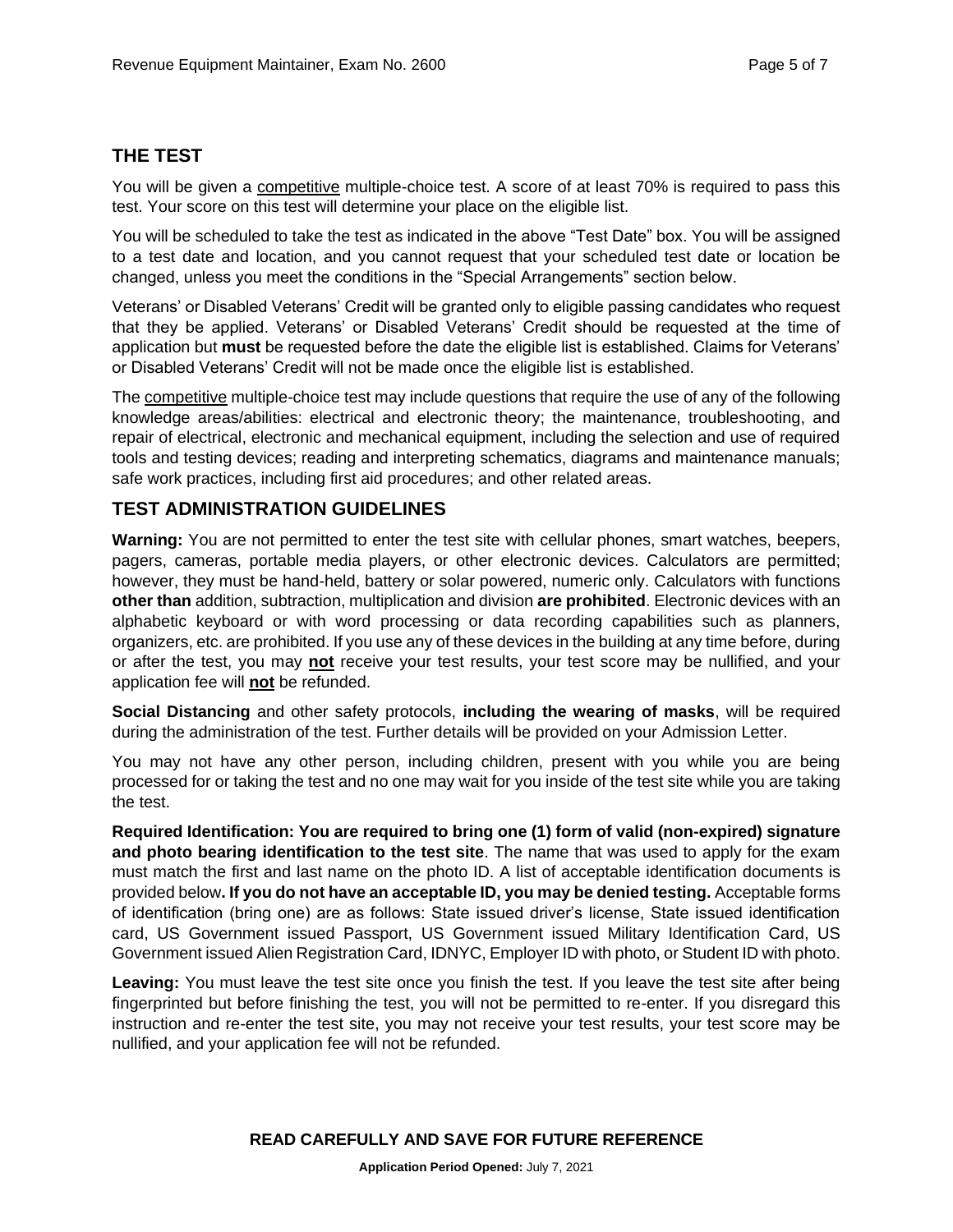#### **THE TEST RESULTS**

If you meet the education and experience requirements and pass the competitive multiple-choice test, your name will be placed in final score order on an eligible list and you will be given a list number. You will be notified by mail of your test results. If you meet all requirements and conditions, you will be considered for appointment when your name is reached on the eligible list.

#### **ADDITIONAL INFORMATION**

**Training:** You may be required to undergo a formalized training course during your probationary period. Failure to successfully complete the training course may result in termination.

**Probationary Period:** You will be required to complete a probationary period. If you do not successfully complete the probationary period, you may be terminated.

#### **SPECIAL ARRANGEMENTS**

**Special Test Accommodations:** If you plan to request an alternate test date due to your religious observance or special testing accommodations due to disability, please follow the instructions included in the Special Circumstances Guide, which is accessible online at [http://web.mta.info/nyct/hr/forms\\_instructions.htm](http://web.mta.info/nyct/hr/forms_instructions.htm) and will be attached to this Notice of Examination during the application period. An alternate test date due to religious observance must be requested no later than 15 days prior to the date on which multiple-choice testing is expected to begin. Special testing accommodations due to disability must be requested no later than 30 days prior to the date on which multiple-choice testing is expected to begin.

**Make-Up Tests:** You may apply for a make-up test if you cannot take the multiple-choice test as scheduled for any of the following reasons:

- 1. Compulsory attendance before a public body; or
- 2. On-the-job injury or illness caused by municipal employment where you are an officer or employee of the City; or
- 3. Absence from the test within one week after the death of a spouse, domestic partner, parent, sibling, child, or child of a domestic partner where you are an officer or employee of the City; or
- 4. Absence due to ordered military duty; or
- 5. A clear error for which MTA New York City Transit is responsible; or
- 6. A temporary disability, pregnancy-related, or child-birth related condition preventing you from taking the test

To request a make-up test, submit your request with documentation of the special circumstances that caused you to miss your test (as attachments) by email to [examsmakeups@nyct.com](mailto:examsmakeups@nyct.com) or by mail to the address in the "Correspondence" section below as soon as possible.

#### **CORRESPONDENCE**

**Change of Contact Information:** It is critical that you keep your contact information (i.e., telephone number, mailing address and/or email address) current with MTA New York City Transit. You may miss important information about your exam(s) or consideration for appointment or promotion, including important information that may require a response from you by a specified deadline, if we do not have your correct contact information. To update your contact information, you may email us at [examsunit@nyct.com](mailto:examsunit@nyct.com) with the subject "Contact Info Update," or you may mail your request to the address at the end of this section. Your request must include your full name, exam title(s), exam

(Continued)